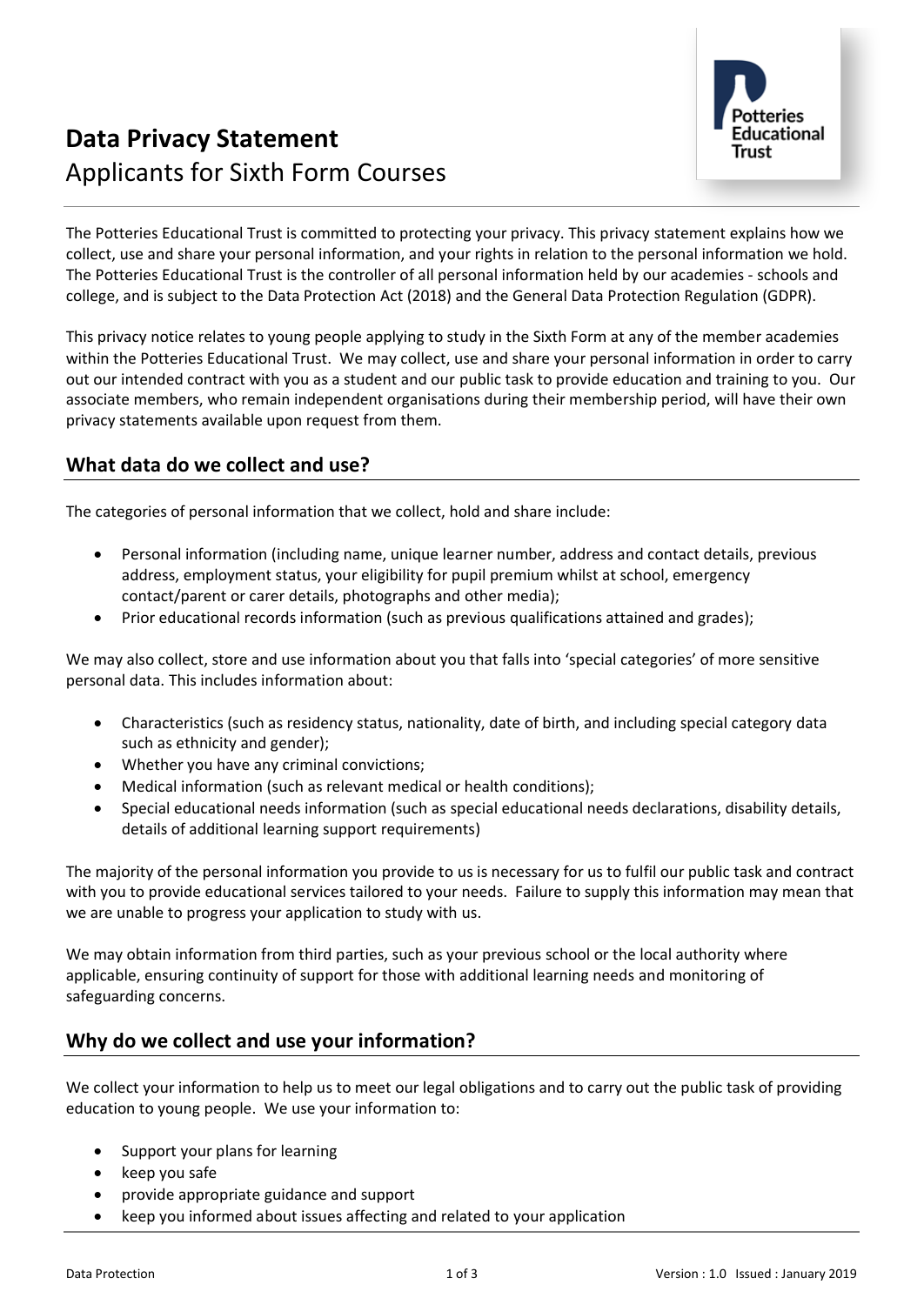- assess and improve the quality of our services
- comply with the law regarding data sharing
- comply with our contractual obligations

We rely on a number of legal reasons (bases) from UK data protection law and the GDPR for the processing of information about students, which include article 6b - the fulfilment of contract, article 6e – public task, article 6f – legitimate interests and article 9j – Statistical purposes. Please ask the Data Protection Officer if you would like to understand more about these.

## **How long is your data stored for?**

We store your information securely and in line with our Data Protection Policy and associated procedures. We hold information about applicants for 1 year from the start of the year you have applied to study with us. If you continue as a student, your personal file including your application details becomes part of your student file and is kept as described in our Privacy Statement for Students.

## **Will your information be shared?**

We share applicant information with:

- The college's local authority and the local authority where you live, and if different, the local authority you lived in whilst at school
- The Department of Education (DfE)
- The Education and Skills Funding Agency (ESFA)
- Your parent/carer/emergency contact if you are aged under 18 at enrolment for your safety, wellbeing and to support your learning
- Your previous school to help them with their public task to monitor destinations
- External software suppliers who provide the systems we use to track applications

We do not share information about our applicants with anyone unless it is necessary and in line with the lawful basis for processing listed above, or with the consent of the applicant concerned. Where data is routinely shared, a data processing agreement will be established to ensure the protection of applicants' information.

#### **How do we protect your data?**

Your data is held securely on the Trust's network or in a secure cloud location provided by one of our IT partners. Our databases are accessible to those staff who need to use information in their day-to-day activities or as part of our arrangements to keep students safe.

All staff have completed the Trust's data protection training and receive regular updates to keep their knowledge and understanding up to date. The Trust ensures that appropriate data sharing agreements are in place prior to sharing your personal data with any partners.

#### **What are your rights?**

The Data Protection Act (2018) and General Data Protection Regulations (GDPR) give individuals a number of specific rights in relation to their personal information. You have the right to:

• Be informed of the identity of the controller, the reasons for processing their personal data and other relevant information necessary to ensure the fair and transparent processing of personal data; **We aim to do this through this Privacy Statement**